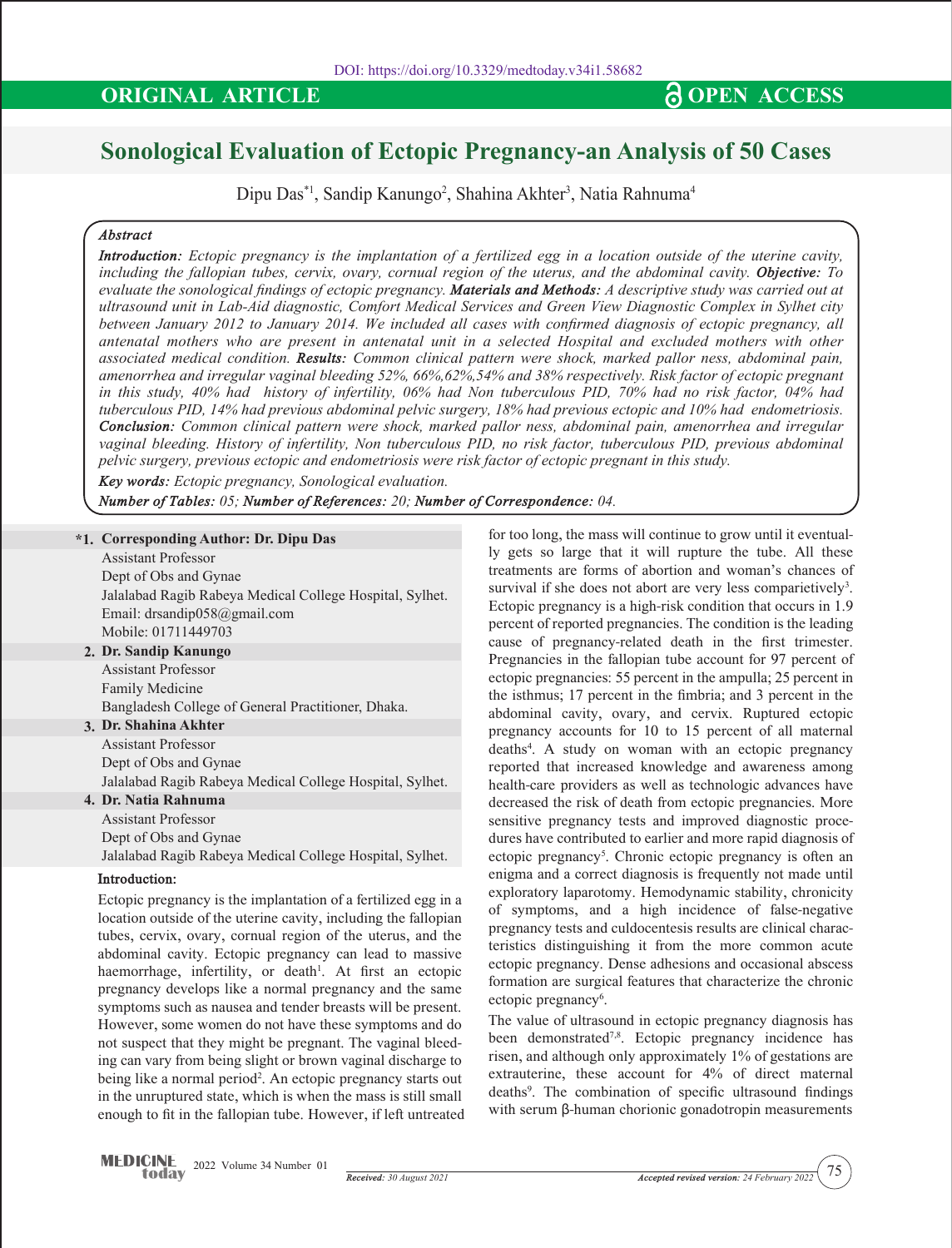can detect as many as 96% of ectopic pregnancies with a specificity of 100%. These same studies show a positive predictive value of 100% and a negative predictive value of 92% in women with a clinical suspicion of an ectopic pregnancy<sup>10</sup>. Given established risk factors or clinical suspicion, early ultrasound is recommended.

### **Materials and Methods:**

A descriptive study was carried out at ultrasound unit in Lab-Aid diagnostic, Comfort Medical Services and Green View Diagnostic Complex in Sylhet city between January 2012 to January 2014. We included all cases with confirmed diagnosis of ectopic pregnancy, all antenatal mothers who are present in antenatal unit in a selected Hospital and excluded mothers with other associated medical condition. The diagnosis was primarily made clinically later on supplemented by sonological findings, HCG estimation, surgical findings and histopathological report. A proforma was used to collect the details regarding age, parity, risk factors, clinical pattern and management of the cases. Data were fed to SPSS program version 17 to analyse the results in terms of frequencies and percentages.

# **Results:**

Total ultrasound was done in pregnant patients 3139 patients, out of them 56(1.78%) patients was suspected ectopic pregnancy, and finally included in this study 50 cases (Table-I).

# **Table-I: Prevalence of ectopic pregnancy of the study population.**

|                                       | Number | Percentage |
|---------------------------------------|--------|------------|
| Total ultrasound in pregnant patients | 3139   | $100\%$    |
| Ectopic pregnant suspected            | 56     | 1.78%      |
| Finally included                      | 50     | 1.59%      |

Mean age was  $24.59(\pm 4.86)$  minimum age was 18 and 33 years, maximum age group was 26-30 years of age which was 42% (Table-II).

**Table -II: Age group distribution of the study population.**

| Age group       | Number               | Percentage        |
|-----------------|----------------------|-------------------|
| $\leq$ 20 years | 09                   | 18                |
| $21-25$ years   | 13                   | 26                |
| $26-30$ years   | 21                   | 42                |
| $>30$ years     | 07                   | 14                |
| Total           | 50                   | 100               |
| Mean $\pm SD$   | $24.59 \ (\pm 4.86)$ | Range 18-33 years |

Majority 46% was nuli para, 38% were primi para and 16% was multi para (Table-III).

#### **Table-III: Distribution of parity.**

| Parity     | Number | Percentage |
|------------|--------|------------|
| Nuli para  | 23     | 46         |
| Primi para | 19     | 38         |
| Multi para | 08     | 16         |
| Total      | 50     | 100        |

Common clinical pattern were shock, marked pallor ness, abdominal pain, amenorrhea and irregular vaginal bleeding 52%, 66%, 62%, 54% and 38% respectively (Table-IV).

| Table-IV: Clinical pattern of the study population. |  |  |  |  |
|-----------------------------------------------------|--|--|--|--|
|-----------------------------------------------------|--|--|--|--|

| Clinical pattern           | Number of patients | Percentage |
|----------------------------|--------------------|------------|
| <b>Shock</b>               | 26                 | 52         |
| Marked pallor ness         | 33                 | 66         |
| Abdominal pain             | 31                 | 62         |
| Amenorrhea                 | 27                 | 54         |
| Irregular vaginal bleeding | 19                 | 38         |
| <b>Adnexal Mass</b>        | 07                 | 14         |
| Syncopal attacks           | 04                 | 08         |
| Jaundice                   | 01                 | 02         |

Risk factor of ectopic pregnant in this study, 40% had history of infertility, 06% had Non tuberculous PID, 70% had no risk factor, 04% had tuberculous PID, 14% had previous abdominal pelvic surgery, 18% had previous ectopic and 10% had endometriosis (Table-V).

**Table-V: Risk factors of the study population.**

| <b>Risk factors</b>               | Number of patients | Percentage |
|-----------------------------------|--------------------|------------|
| History of infertility            | 20                 | 40         |
| Non tuberculous PID               | 03                 | 06         |
| No risk factor                    | 35                 | 70         |
| Tuberculous PID                   | 02                 | 04         |
| Previous abdominal pelvic surgery | 07                 | 14         |
| Previous ectopic                  | 09                 | 18         |
| Endometriosis                     | 05                 | 10         |

# **Discussion:**

The current study found the incidence of ectopic pregnancy as 1.59% deliveries. Common clinical pattern were shock, marked pallor ness, abdominal pain, amenorrhea and irregular vaginal bleeding were found as the main predisposing factors. Worldwide the incidence has been reported as between  $1:84$  to  $1:2301<sup>11</sup>$ . Our reported incidence is comparable with the reports from other developing countries<sup>12,13</sup>. However it was found lower than that reported by industrialized countries<sup>11</sup>.

The reason can be related to the availability of advanced diagnostic aids for early asymptomatic ectopic pregnancies as well as more organized set up of health care system for registration in developed countries<sup>14</sup>. Majority of the patients were of low parity, younger age and had the history of infertility, non tuberculous PID, no risk factor, tuberculous PID, previous abdominal pelvic surgery, previous ectopic and endometriosis were the risk factors. Women often become victims of chronic pelvic inflammatory disease. Westrom and Pirii found pelvic inflammatory disease as the strongest risk factor for the pathogenesis of ectopic pregnancy<sup>15</sup>. Rose<sup>16</sup> reported a 9 fold increased risk for ectopic pregnancy in patients with pelvic inflammatory disease and emphasized the importance of usage of condoms. The alarming rise of pelvic inflammatory disease need a preventive strategy with promotion of health education, in particular the safe sexual practice in our community. Emphasis should be towards treatment of both partners for complete cure. The classical pattern of period of amenorrhea and abdominal pain was lacking in most of the patients, however a provisional diagnosis was made in the light of risk factors, clinical features and sonological findings. Nevertheless the diagnosis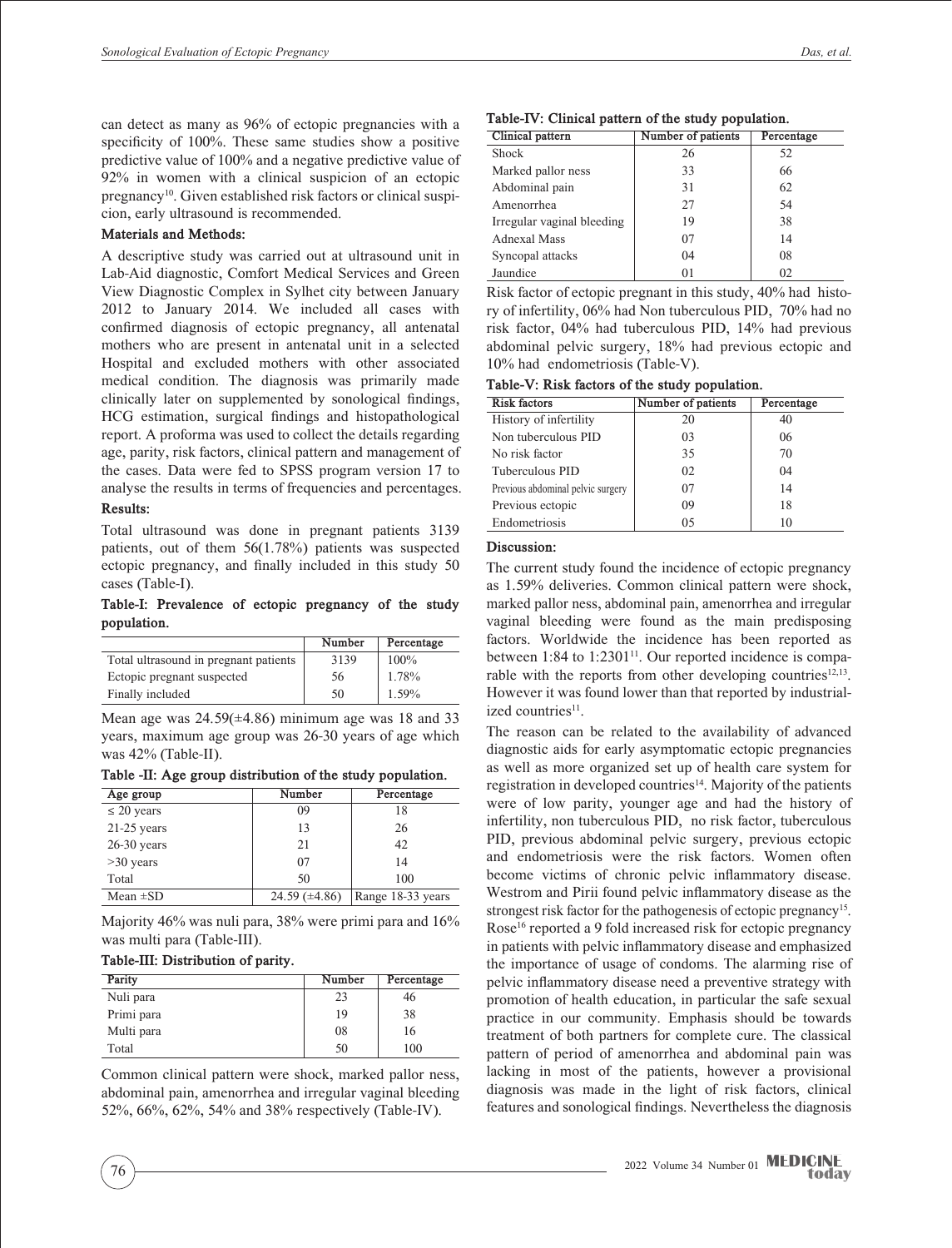was initially missed in three patients who were admitted at medical ward as suspected case of chronic liver disease due to the clinical presentation of anemia and jaundice. Later on these patients were identified as cases of ruptured ectopic with massive hemoperitoneum. Considering the variable presentation of ectopic pregnancy the diagnosis of ectopic requires a high index of suspicion regarding its possibility in reproductive age, particularly with pre-existing risk  $factors<sup>17</sup>$ .

Majhi AK et al study reported the peak age of incidence was 26-30 years; primi were the most sufferers. There were 65.0% patients was had identifiable risk factors. Tubectomy  $(14.4\%)$ , history of abortion  $(26.1\%)$ , infertility  $(12.2\%)$ , pelvic inflammatory diseases (12.8%) and history of previous surgery (11.1%) were the important risk factors. Amenorrhoea (76.1%), abdominal pain (86.1%) and vaginal bleeding (42.2%) were the frequent presenting complaints. There were 87.8% patients was had pallor, 9.4% were admitted with features of shock. Cervical motion tenderness (82.2%) was the most frequent sign. Urinary beta-hCG was positive in 96.1% cases. Ultrasonography revealed diagnosis in 2/3rds cases among 129 patients. Culdocentesis evoked the diagnosis in 73.3% cases out of 135 patients. In 95.0% cases it was of tubal variety, 70.2% ruptured, 19.9% tubal abortion and 9.9% unruptured. Surgery by open method in the form of salpingectomy (81.9%), salpingo-oophorectomy (9.3%) and salpingostomy (5.3%) were the mainstay of management. Expectant management and medical therapy can be offered only in 1.2% and 1.75% respectively. There was no case fatality. By reducing and identifying the risk factors and 'catching' the patients at the earliest it is possible to improve the prognosis so far as morbidity, mortality and fertility are concerned. Ectopic pregnancies are a common gynecologic emergency that typically are impacting otherwise healthy individuals and can have significant morbidity and mortality. Continued improvement in the ultrasonographic evaluation of these patients will aid in decreasing the mortality that continues to be associated with ruptured ectopic pregnancies<sup>18-20</sup>.

# **Conclusion:**

Common clinical pattern were shock, marked pallor ness, abdominal pain, amenorrhea and irregular vaginal bleeding. History of infertility, non tuberculous PID, no risk factor, tuberculous PID, previous abdominal pelvic surgery, previous ectopic and endometriosis were risk factor of ectopic pregnant in this study.

# **Conflict of Interest:** None.

# **Acknowledgement:**

This is my great pleasure to express profound gratitude to Medicine Today.

# **References:**

1. Sivalingam VN, Duncan WC, Kirk E, Lucy A Shephard, Andrew W Horne. Diagnosis and Management of Ectopic Pregnancy. J Fam Plann Reprod Health Care. 2011; 37(4):231-240.

https://doi.org/10.1136/jfprhc-2011-0073 PMid:21727242 PMCid:PMC3213855

2. Chatterjee S. Ectopic Pregnancy in Previously Infertile Women Subsequent Pregnancy Outcome after Laparoscopic Management. Al Ameen J Med Sci. 2009;2(1):67-72.

3. www.womens-health.co.uk/ectopic.asp

4. Hoover, Karen W, Tao. Trends in the Diagnosis and Treatment of Ectopic Pregnancy in the United States. Obstetrics & Gynaecology Journal. 2010;115(3):495-502.

https://doi.org/10.1097/AOG.0b013e3181d0c328

PMid:20177279

5. A Shephard, Andrew W Horne. Diagnosis and Management of Ectopic Pregnancy. J Fam Plann Reprod Health Care. 2011; 37(4):231-240.

https://doi.org/10.1136/jfprhc-2011-0073

PMid:21727242 PMCid:PMC3213855

6. Anderson, Frank W. J, Hogan, Joanne G, Ansbacher, Rudi. Sudden Death: Ectopic Pregnancy Mortality. Obstetrics & Gynecology. 2004;103(6):1218-1223.

https://doi.org/10.1097/01.AOG.0000127595.54974.0c PMid:15172855

7. Fleischer AC, Pennel RG, McKee MS, Worrell JA, Keefe B, Herbert CM, et al. Ectopic pregnancy: features at transvaginal sonography. Radiol. 1990; 174:375-8.

https://doi.org/10.1148/radiology.174.2.1688662

PMid:1688662

8. Dashefsky SM, Lyons EA, Levi CS, Lindsay DJ. Suspected ectopic pregnancy: endovaginal and transvaginal ultrasound. Radiol. 1988; 169:181-4.

https://doi.org/10.1148/radiology.169.1.3047783 PMid:3047783

9. Turner LA, Cyr M, Kinch RAH, Liston R, Kramer MS, Fair M, et al. Under-reporting of maternal mortality: a question of definition for the Maternal Mortality and Morbidity Study Group of the Canadian Perinatal Surveillance System. Chronic Diseases in Canada. 2002;23(1).

10. Fleischer AC, Pennell RG, McKee MS, Worrell JA, Keefe B, Herbert CM, et al. Ectopic pregnancy: features at transvaginal sonography. Radiology. 1998; 197:375-8.

https://doi.org/10.1148/radiology.174.2.1688662

# PMid:1688662

11. Bangash N, Ahmed H. Study of 65 cases of ectopic pregnancy during one year period in military hospital. Pak Armed Forces Med J. 2004; 54 (2): 205-8.

12. Vyas PS, Vaidya P. Epidemiology, diagnosis and management of ectopic pregnancy: an analysis of 196 cases. Bombay Hosp J. 2000; 42(3): 458-65.

13. Tabussum R, Saeed MA, Ahmed M, Naureen S, Khan HN. Risk factors for tubal ectopic pregnancy. J Surg Pak. 2005; 10(4):22-5.

14. Wagh KV, Patel S. Ectopic pregnancy 125 cases. J Obstet Gynecol India .1968;18(3):370-4.